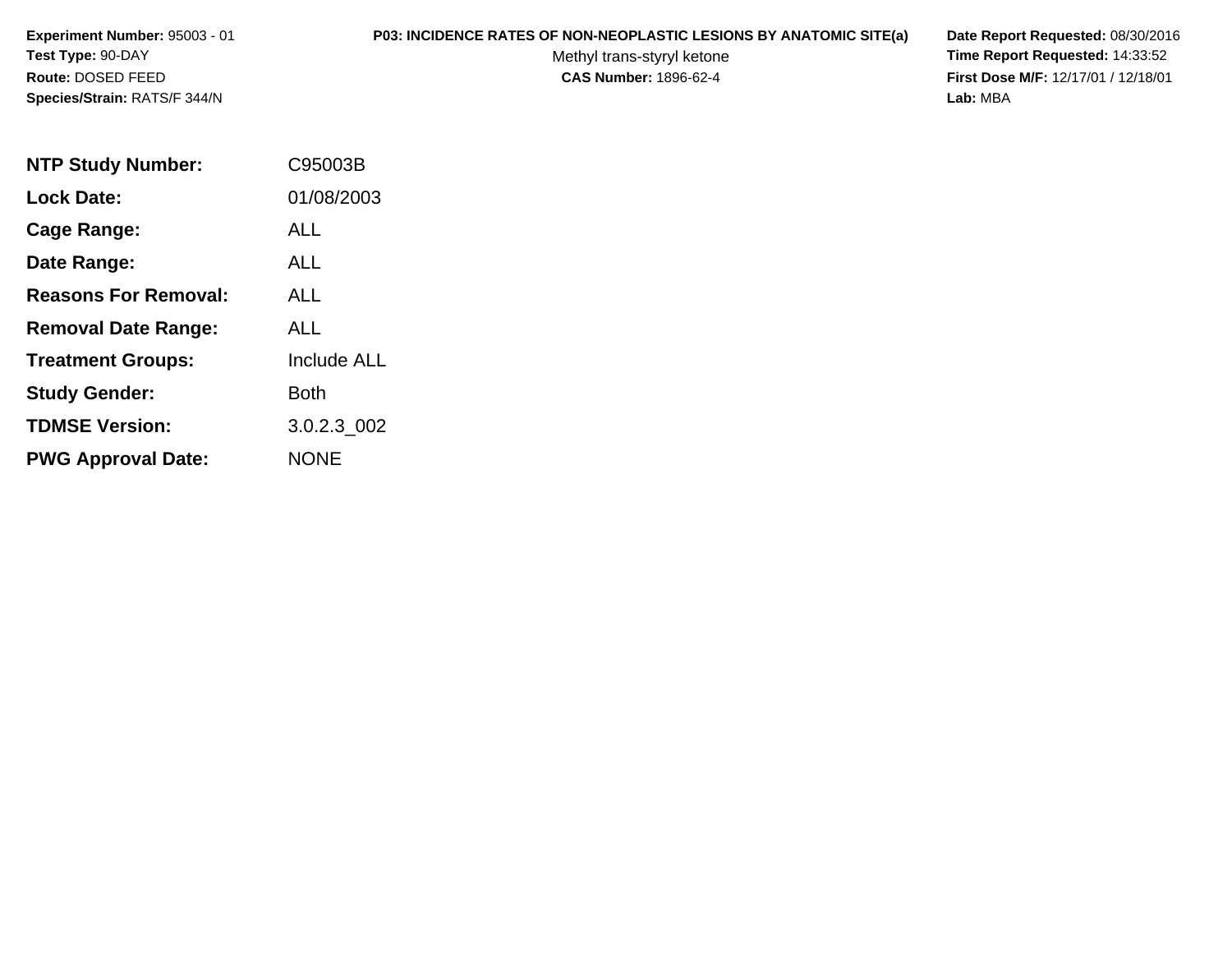# **P03: INCIDENCE RATES OF NON-NEOPLASTIC LESIONS BY ANATOMIC SITE(a) Date Report Requested:** 08/30/2016

Methyl trans-styryl ketone<br>CAS Number: 1896-62-4

 **Time Report Requested:** 14:33:52 **First Dose M/F:** 12/17/01 / 12/18/01<br>Lab: MBA **Lab:** MBA

| <b>FISCHER 344 RATS MALE</b>                  | <b>VEHICLE CONTROL</b> | 0.025% | 0.05%    | 0.1%     | 0.2%     | 0.4%      |
|-----------------------------------------------|------------------------|--------|----------|----------|----------|-----------|
| <b>Disposition Summary</b>                    |                        |        |          |          |          |           |
| <b>Animals Initially In Study</b>             | 10                     | 10     | 10       | 10       | 10       | 10        |
| <b>Scheduled Sacrifice</b>                    |                        |        |          |          |          |           |
| <b>Early Deaths</b>                           |                        |        |          |          |          |           |
| <b>Accidentally Killed</b>                    |                        |        |          |          |          |           |
| <b>Survivors</b><br><b>Terminal Sacrifice</b> |                        |        |          |          |          |           |
|                                               | 10<br>10               | 10     | 10<br>10 | 10<br>10 | 10<br>10 | 10<br>10  |
| <b>Animals Examined Microscopically</b>       |                        | 10     |          |          |          |           |
| <b>ALIMENTARY SYSTEM</b>                      |                        |        |          |          |          |           |
| Esophagus                                     | (10)                   | (0)    | (0)      | (0)      | (0)      | (10)      |
| Intestine Large, Cecum                        | (10)                   | (0)    | (0)      | (0)      | (0)      | (10)      |
| Intestine Large, Colon                        | (10)                   | (0)    | (0)      | (0)      | (0)      | (10)      |
| Intestine Large, Rectum                       | (10)                   | (0)    | (0)      | (0)      | (0)      | (10)      |
| Intestine Small, Duodenum                     | (10)                   | (0)    | (0)      | (0)      | (0)      | (10)      |
| Intestine Small, Ileum                        | (10)                   | (0)    | (0)      | (0)      | (0)      | (10)      |
| Intestine Small, Jejunum                      | (10)                   | (0)    | (0)      | (0)      | (0)      | (10)      |
| Liver                                         | (10)                   | (0)    | (0)      | (0)      | (0)      | (10)      |
| Hepatodiaphragmatic Nodule                    | $1(10\%)$              |        |          |          |          |           |
| Vacuolization Cytoplasmic                     | $1(10\%)$              |        |          |          |          | $1(10\%)$ |
| Pancreas                                      | (10)                   | (0)    | (0)      | (0)      | (0)      | (10)      |
| Salivary Glands                               | (10)                   | (0)    | (0)      | (0)      | (0)      | (10)      |
| Stomach, Forestomach                          | (10)                   | (0)    | (0)      | (0)      | (0)      | (10)      |
| Stomach, Glandular                            | (10)                   | (10)   | (10)     | (10)     | (10)     | (10)      |
| Tongue                                        | (10)                   | (0)    | (0)      | (0)      | (0)      | (10)      |
| <b>CARDIOVASCULAR SYSTEM</b>                  |                        |        |          |          |          |           |
| <b>Blood Vessel</b>                           | (10)                   | (0)    | (0)      | (0)      | (0)      | (10)      |
| Heart                                         | (10)                   | (0)    | (0)      | (0)      | (0)      | (10)      |
| Cardiomyopathy                                | 5 (50%)                |        |          |          |          | 6(60%)    |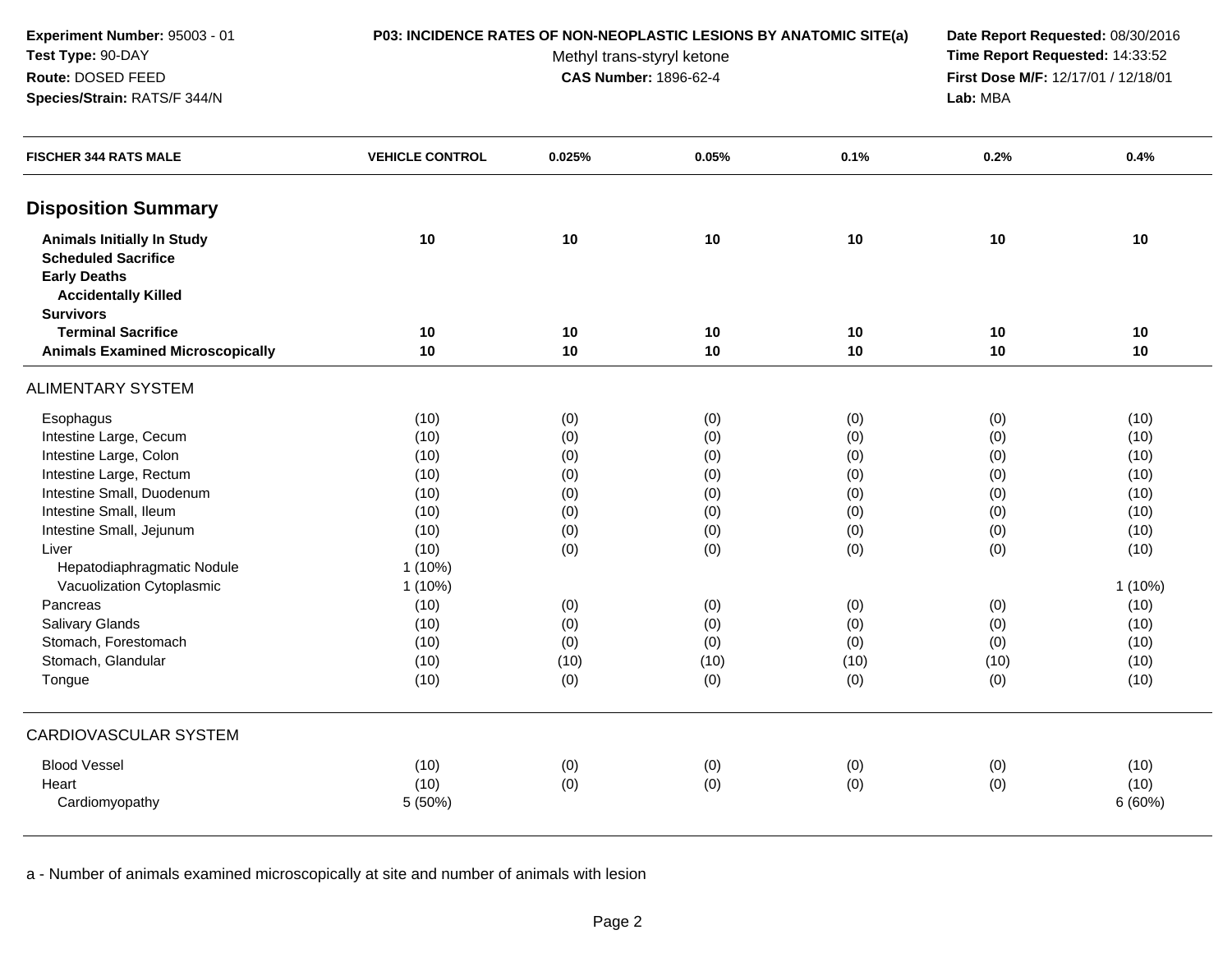## **P03: INCIDENCE RATES OF NON-NEOPLASTIC LESIONS BY ANATOMIC SITE(a) Date Report Requested:** 08/30/2016

Methyl trans-styryl ketone<br>CAS Number: 1896-62-4

 **Time Report Requested:** 14:33:52 **First Dose M/F:** 12/17/01 / 12/18/01<br>Lab: MBA **Lab:** MBA

| <b>FISCHER 344 RATS MALE</b>                  | <b>VEHICLE CONTROL</b> | 0.025% | 0.05%  | 0.1%     | 0.2% | 0.4%              |
|-----------------------------------------------|------------------------|--------|--------|----------|------|-------------------|
| <b>ENDOCRINE SYSTEM</b>                       |                        |        |        |          |      |                   |
| <b>Adrenal Cortex</b><br>Capsule, Thrombosis  | (10)                   | (0)    | (0)    | (0)      | (0)  | (10)<br>1(10%)    |
| Adrenal Medulla                               | (10)                   | (0)    | (0)    | (0)      | (0)  | (10)              |
| Islets, Pancreatic                            | (10)                   | (0)    | (0)    | (0)      | (0)  | (10)              |
| Parathyroid Gland                             | (7)                    | (0)    | (0)    | (0)      | (0)  | (9)               |
| <b>Pituitary Gland</b>                        | (10)                   | (0)    | (0)    | (0)      | (0)  | (10)              |
| Cyst                                          |                        |        |        |          |      | $1(10\%)$         |
| <b>Thyroid Gland</b>                          | (10)                   | (0)    | (0)    | (0)      | (0)  | (10)              |
| <b>GENERAL BODY SYSTEM</b>                    |                        |        |        |          |      |                   |
| None                                          |                        |        |        |          |      |                   |
| <b>GENITAL SYSTEM</b>                         |                        |        |        |          |      |                   |
| Epididymis<br>Aspermia                        | (10)                   | (0)    | (0)    | (0)      | (0)  | (10)<br>$1(10\%)$ |
| <b>Preputial Gland</b>                        | (10)                   | (0)    | (0)    | (0)      | (0)  | (10)              |
| Infiltration Cellular, Lymphocyte, Focal      |                        |        |        |          |      | 1(10%)            |
| Prostate                                      | (10)                   | (0)    | (0)    | (0)      | (0)  | (10)              |
| <b>Seminal Vesicle</b>                        | (10)                   | (0)    | (0)    | (0)      | (0)  | (10)              |
| <b>Testes</b><br>Germinal Epithelium, Atrophy | (10)                   | (0)    | (0)    | (0)      | (0)  | (10)<br>$1(10\%)$ |
| <b>HEMATOPOIETIC SYSTEM</b>                   |                        |        |        |          |      |                   |
| <b>Bone Marrow</b>                            | (10)                   | (0)    | (0)    | (0)      | (0)  | (10)              |
| Lymph Node                                    | (0)                    | (0)    | (3)    | (1)      | (0)  | (0)               |
| Hyperplasia, Lymphoid                         |                        |        | 1(33%) |          |      |                   |
| Mediastinal, Congestion                       |                        |        | 1(33%) | 1 (100%) |      |                   |
| Mediastinal, Hyperplasia, Lymphoid            |                        |        | 2(67%) | 1 (100%) |      |                   |
| Lymph Node, Mesenteric                        | (10)                   | (0)    | (0)    | (0)      | (0)  | (10)              |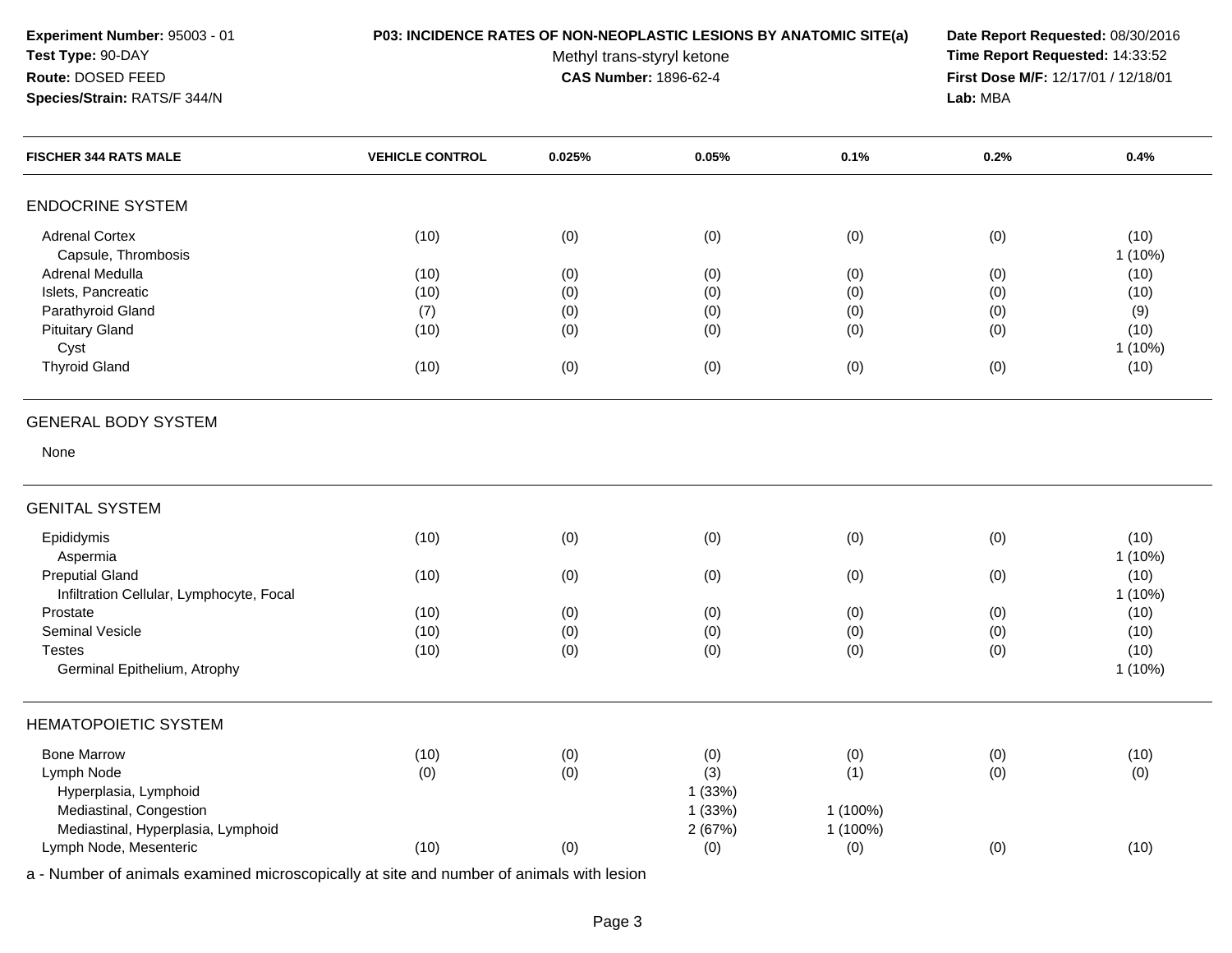| Experiment Number: 95003 - 01<br>Test Type: 90-DAY<br>Route: DOSED FEED<br>Species/Strain: RATS/F 344/N | P03: INCIDENCE RATES OF NON-NEOPLASTIC LESIONS BY ANATOMIC SITE(a) | Methyl trans-styryl ketone<br>CAS Number: 1896-62-4 | Date Report Requested: 08/30/2016<br>Time Report Requested: 14:33:52<br>First Dose M/F: 12/17/01 / 12/18/01<br>Lab: MBA |                 |                |                        |
|---------------------------------------------------------------------------------------------------------|--------------------------------------------------------------------|-----------------------------------------------------|-------------------------------------------------------------------------------------------------------------------------|-----------------|----------------|------------------------|
| <b>FISCHER 344 RATS MALE</b>                                                                            | <b>VEHICLE CONTROL</b>                                             | 0.025%                                              | 0.05%                                                                                                                   | 0.1%            | 0.2%           | 0.4%                   |
| Spleen<br>Thymus<br>Atrophy<br>Necrosis                                                                 | (10)<br>(10)<br>2(20%)                                             | (0)<br>(0)                                          | (0)<br>(0)                                                                                                              | (0)<br>(0)      | (0)<br>(0)     | (10)<br>(10)<br>1(10%) |
| <b>INTEGUMENTARY SYSTEM</b>                                                                             |                                                                    |                                                     |                                                                                                                         |                 |                |                        |
| Skin                                                                                                    | (10)                                                               | (0)                                                 | (0)                                                                                                                     | (0)             | (0)            | (10)                   |
| MUSCULOSKELETAL SYSTEM                                                                                  |                                                                    |                                                     |                                                                                                                         |                 |                |                        |
| Bone                                                                                                    | (10)                                                               | (0)                                                 | (0)                                                                                                                     | (0)             | (0)            | (10)                   |
| NERVOUS SYSTEM                                                                                          |                                                                    |                                                     |                                                                                                                         |                 |                |                        |
| <b>Brain</b>                                                                                            | (10)                                                               | (0)                                                 | (0)                                                                                                                     | (0)             | (0)            | (10)                   |
| <b>RESPIRATORY SYSTEM</b>                                                                               |                                                                    |                                                     |                                                                                                                         |                 |                |                        |
| Lung<br>Bronchiole, Infiltration Cellular, Lymphocyte,<br>Focal                                         | (10)<br>1(10%)                                                     | (0)                                                 | (0)                                                                                                                     | (0)             | (0)            | (10)                   |
| Perivascular, Infiltration Cellular, Lymphocyte,<br>Focal                                               | 2(20%)                                                             |                                                     |                                                                                                                         |                 |                |                        |
| Nose<br>Goblet Cell, Respiratory Epithelium,<br>Hyperplasia                                             | (10)                                                               | (10)<br>4 (40%)                                     | (10)<br>3(30%)                                                                                                          | (10)<br>4 (40%) | (10)<br>3(30%) | (10)<br>9(90%)         |
| Trachea                                                                                                 | (10)                                                               | (0)                                                 | (0)                                                                                                                     | (0)             | (0)            | (10)                   |
| SPECIAL SENSES SYSTEM                                                                                   |                                                                    |                                                     |                                                                                                                         |                 |                |                        |
| Eye<br>Harderian Gland                                                                                  | (10)<br>(10)                                                       | (0)<br>(0)                                          | (0)<br>(0)                                                                                                              | (0)<br>(0)      | (0)<br>(0)     | (10)<br>(10)           |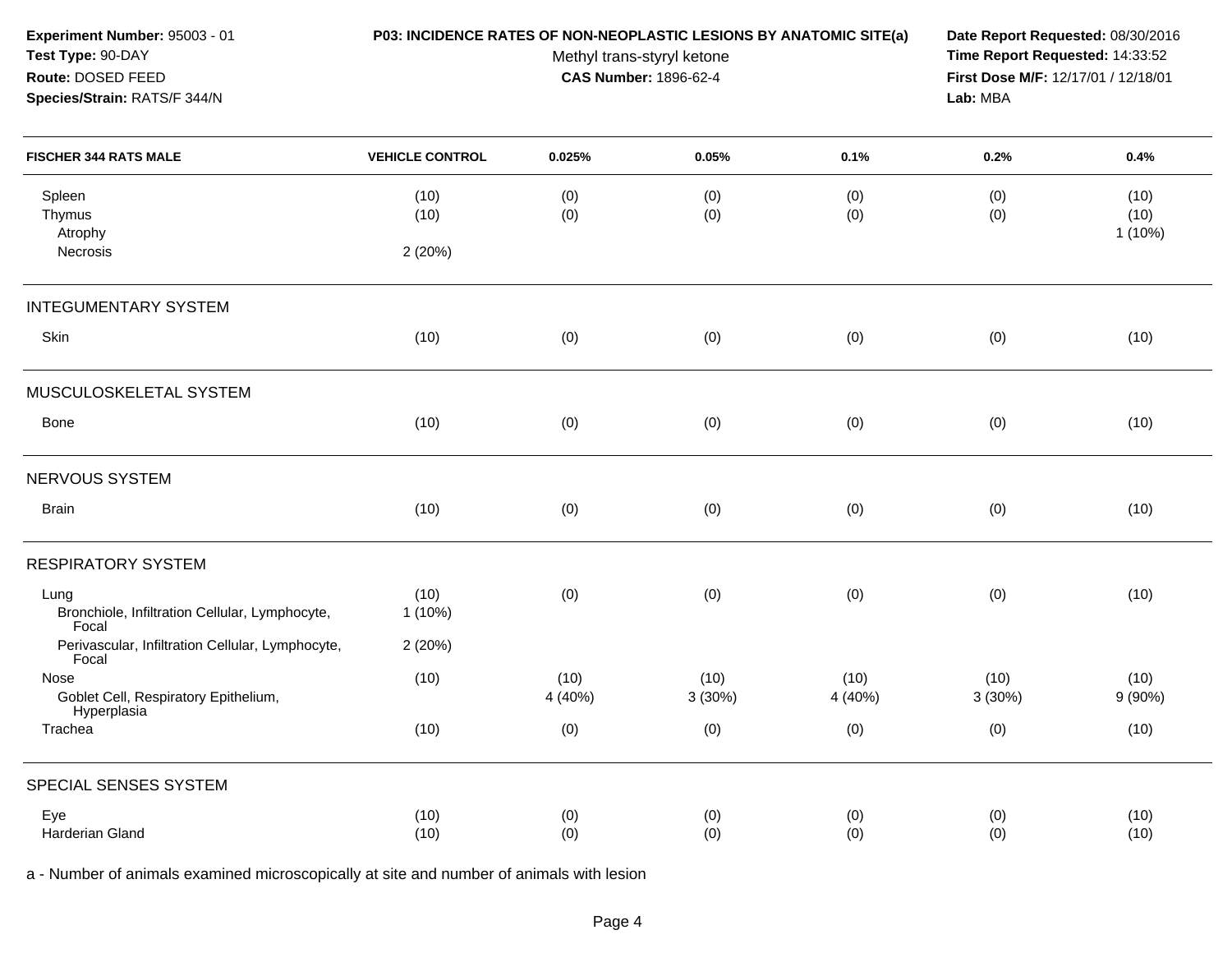| Experiment Number: 95003 - 01<br>Test Type: 90-DAY<br>Route: DOSED FEED<br>Species/Strain: RATS/F 344/N | <b>P03: INCIDENCE RATES OF NON-NEOPLASTIC LESIONS BY ANATOMIC SITE(a)</b> | Date Report Requested: 08/30/2016<br>Time Report Requested: 14:33:52<br>First Dose M/F: 12/17/01 / 12/18/01<br>Lab: MBA |                  |                  |                  |                   |
|---------------------------------------------------------------------------------------------------------|---------------------------------------------------------------------------|-------------------------------------------------------------------------------------------------------------------------|------------------|------------------|------------------|-------------------|
| <b>FISCHER 344 RATS MALE</b>                                                                            | <b>VEHICLE CONTROL</b>                                                    | 0.025%                                                                                                                  | 0.05%            | 0.1%             | 0.2%             | 0.4%              |
| URINARY SYSTEM<br>Kidney                                                                                | (10)                                                                      | (10)                                                                                                                    | (10)             | (10)             | (10)             | (10)              |
| Nephropathy<br><b>Urinary Bladder</b>                                                                   | 6(60%)<br>(10)                                                            | 8 (80%)<br>(0)                                                                                                          | $8(80\%)$<br>(0) | $9(90\%)$<br>(0) | 10 (100%)<br>(0) | 10 (100%)<br>(10) |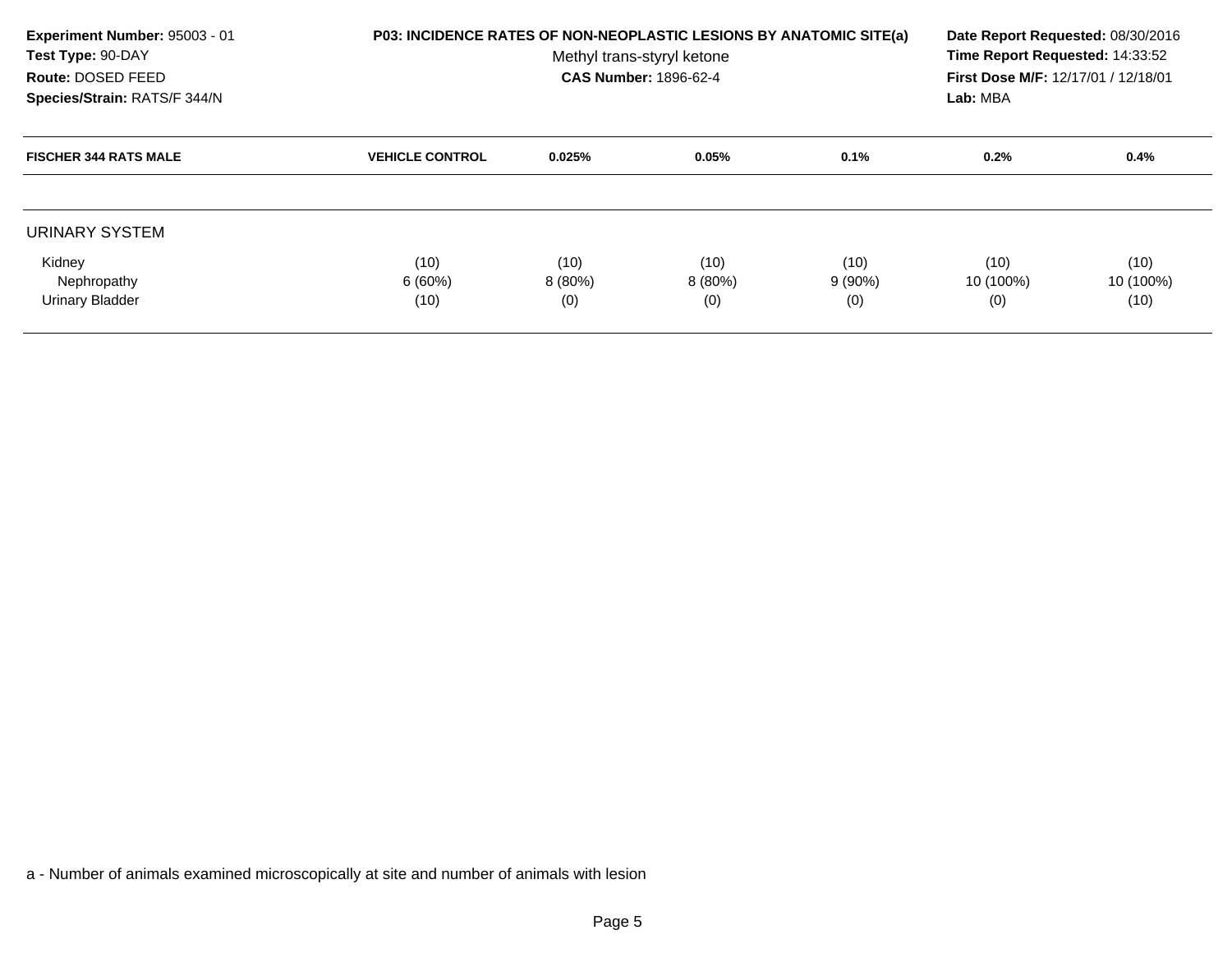| Experiment Number: 95003 - 01<br>Test Type: 90-DAY | P03: INCIDENCE RATES OF NON-NEOPLASTIC LESIONS BY ANATOMIC SITE(a) | Date Report Requested: 08/30/2016<br>Time Report Requested: 14:33:52 |                                     |              |              |              |
|----------------------------------------------------|--------------------------------------------------------------------|----------------------------------------------------------------------|-------------------------------------|--------------|--------------|--------------|
| Route: DOSED FEED                                  |                                                                    | Methyl trans-styryl ketone<br><b>CAS Number: 1896-62-4</b>           | First Dose M/F: 12/17/01 / 12/18/01 |              |              |              |
| Species/Strain: RATS/F 344/N                       |                                                                    |                                                                      |                                     | Lab: MBA     |              |              |
| <b>FISCHER 344 RATS MALE</b>                       | <b>CONTROL SPECIAL</b>                                             | 0.025% SPECIAL                                                       | 0.05% SPECIAL                       | 0.1% SPECIAL | 0.2% SPECIAL | 0.4% SPECIAL |
| <b>Disposition Summary</b>                         |                                                                    |                                                                      |                                     |              |              |              |
| <b>Animals Initially In Study</b>                  | 10                                                                 | 10                                                                   | 10                                  | 10           | 10           | 10           |
| <b>Scheduled Sacrifice</b>                         | 10                                                                 | 8                                                                    | 10                                  | 9            | 10           | 10           |
| <b>Early Deaths</b>                                |                                                                    |                                                                      |                                     |              |              |              |
| <b>Accidentally Killed</b>                         |                                                                    | $\mathbf{2}$                                                         |                                     | 1            |              |              |
| <b>Survivors</b>                                   |                                                                    |                                                                      |                                     |              |              |              |
| <b>Terminal Sacrifice</b>                          |                                                                    |                                                                      |                                     |              |              |              |
| <b>Animals Examined Microscopically</b>            |                                                                    |                                                                      |                                     |              |              |              |
| <b>ALIMENTARY SYSTEM</b>                           |                                                                    |                                                                      |                                     |              |              |              |
| Esophagus                                          | (0)                                                                | (0)                                                                  | (0)                                 | (0)          | (0)          | (0)          |
| Intestine Large, Cecum                             | (0)                                                                | (0)                                                                  | (0)                                 | (0)          | (0)          | (0)          |
| Intestine Large, Colon                             | (0)                                                                | (0)                                                                  | (0)                                 | (0)          | (0)          | (0)          |
| Intestine Large, Rectum                            | (0)                                                                | (0)                                                                  | (0)                                 | (0)          | (0)          | (0)          |
| Intestine Small, Duodenum                          | (0)                                                                | (0)                                                                  | (0)                                 | (0)          | (0)          | (0)          |
| Intestine Small, Ileum                             | (0)                                                                | (0)                                                                  | (0)                                 | (0)          | (0)          | (0)          |
| Intestine Small, Jejunum                           | (0)                                                                | (0)                                                                  | (0)                                 | (0)          | (0)          | (0)          |
| Liver                                              | (0)                                                                | (0)                                                                  | (0)                                 | (0)          | (0)          | (0)          |
| Hepatodiaphragmatic Nodule                         |                                                                    |                                                                      |                                     |              |              |              |
| Vacuolization Cytoplasmic                          |                                                                    |                                                                      |                                     |              |              |              |
| Pancreas                                           | (0)                                                                | (0)                                                                  | (0)                                 | (0)          | (0)          | (0)          |
| Salivary Glands                                    | (0)                                                                | (0)                                                                  | (0)                                 | (0)          | (0)          | (0)          |
| Stomach, Forestomach                               | (0)                                                                | (0)                                                                  | (0)                                 | (0)          | (0)          | (0)          |
| Stomach, Glandular                                 | (0)                                                                | (0)                                                                  | (0)                                 | (0)          | (0)          | (0)          |
| Tongue                                             | (0)                                                                | (0)                                                                  | (0)                                 | (0)          | (0)          | (0)          |
| CARDIOVASCULAR SYSTEM                              |                                                                    |                                                                      |                                     |              |              |              |
| <b>Blood Vessel</b>                                | (0)                                                                | (0)                                                                  | (0)                                 | (0)          | (0)          | (0)          |
| Heart                                              | (0)                                                                | (0)                                                                  | (0)                                 | (0)          | (0)          | (0)          |
| Cardiomyopathy                                     |                                                                    |                                                                      |                                     |              |              |              |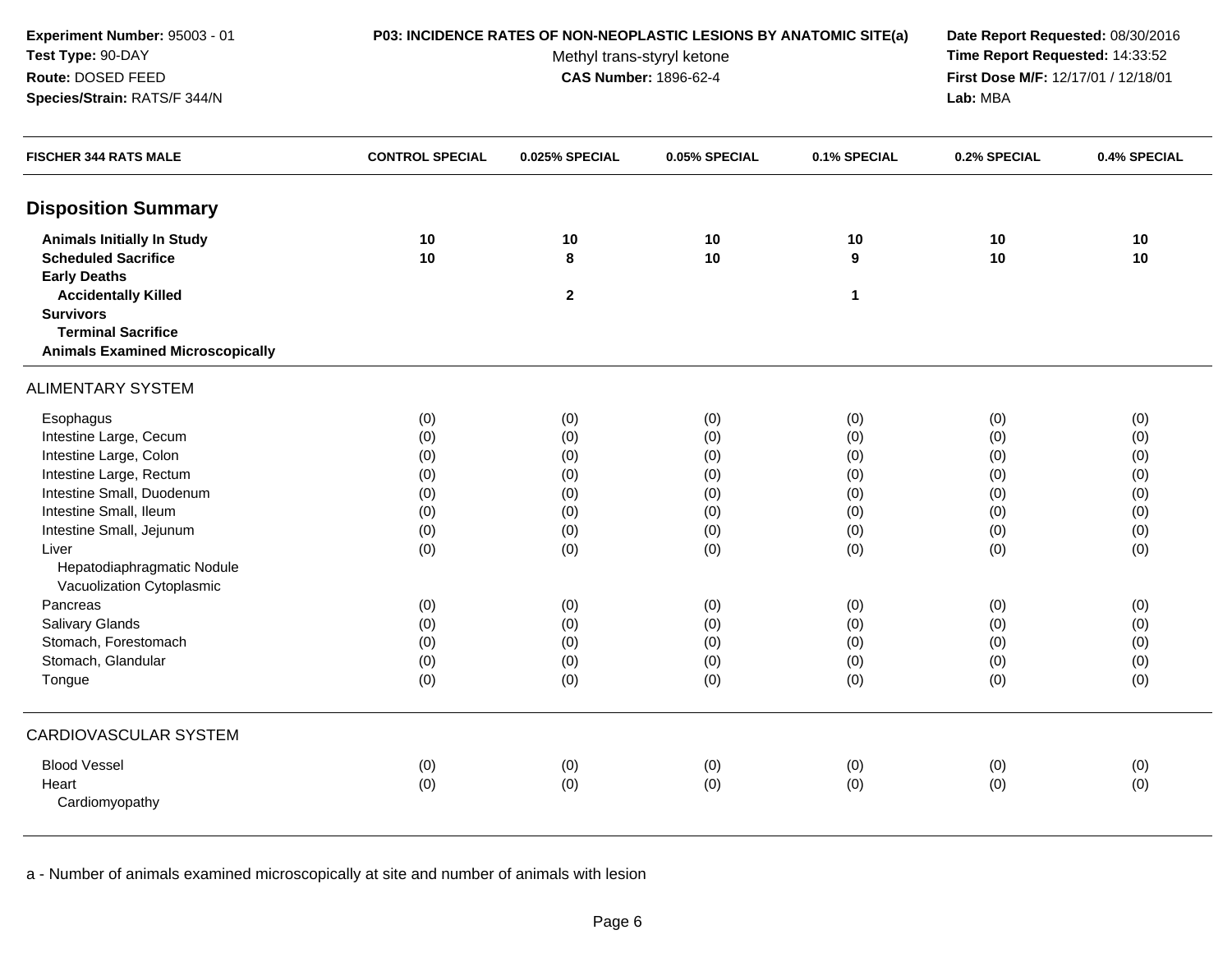## **P03: INCIDENCE RATES OF NON-NEOPLASTIC LESIONS BY ANATOMIC SITE(a) Date Report Requested:** 08/30/2016

Methyl trans-styryl ketone<br>CAS Number: 1896-62-4

 **Time Report Requested:** 14:33:52 **First Dose M/F:** 12/17/01 / 12/18/01<br>Lab: MBA **Lab:** MBA

| <b>FISCHER 344 RATS MALE</b>                 | <b>CONTROL SPECIAL</b> | 0.025% SPECIAL | 0.05% SPECIAL | 0.1% SPECIAL | 0.2% SPECIAL | 0.4% SPECIAL |
|----------------------------------------------|------------------------|----------------|---------------|--------------|--------------|--------------|
| <b>ENDOCRINE SYSTEM</b>                      |                        |                |               |              |              |              |
| <b>Adrenal Cortex</b><br>Capsule, Thrombosis | (0)                    | (0)            | (0)           | (0)          | (0)          | (0)          |
| Adrenal Medulla                              | (0)                    | (0)            | (0)           | (0)          | (0)          | (0)          |
| Islets, Pancreatic                           | (0)                    | (0)            | (0)           | (0)          | (0)          | (0)          |
| Parathyroid Gland                            | (0)                    | (0)            | (0)           | (0)          | (0)          | (0)          |
| <b>Pituitary Gland</b>                       | (0)                    | (0)            | (0)           | (0)          | (0)          | (0)          |
| Cyst                                         |                        |                |               |              |              |              |
| <b>Thyroid Gland</b>                         | (0)                    | (0)            | (0)           | (0)          | (0)          | (0)          |
| <b>GENERAL BODY SYSTEM</b>                   |                        |                |               |              |              |              |
| None                                         |                        |                |               |              |              |              |
| <b>GENITAL SYSTEM</b>                        |                        |                |               |              |              |              |
| Epididymis                                   | (0)                    | (0)            | (0)           | (0)          | (0)          | (0)          |
| Aspermia<br><b>Preputial Gland</b>           |                        |                |               |              |              |              |
| Infiltration Cellular, Lymphocyte, Focal     | (0)                    | (0)            | (0)           | (0)          | (0)          | (0)          |
| Prostate                                     | (0)                    | (0)            | (0)           | (0)          | (0)          | (0)          |
| Seminal Vesicle                              | (0)                    | (0)            | (0)           | (0)          | (0)          | (0)          |
| <b>Testes</b>                                | (0)                    | (0)            | (0)           | (0)          | (0)          | (0)          |
| Germinal Epithelium, Atrophy                 |                        |                |               |              |              |              |
| <b>HEMATOPOIETIC SYSTEM</b>                  |                        |                |               |              |              |              |
| <b>Bone Marrow</b>                           | (0)                    | (0)            | (0)           | (0)          | (0)          | (0)          |
| Lymph Node                                   | (0)                    | (0)            | (0)           | (0)          | (0)          | (0)          |
| Hyperplasia, Lymphoid                        |                        |                |               |              |              |              |
| Mediastinal, Congestion                      |                        |                |               |              |              |              |
| Mediastinal, Hyperplasia, Lymphoid           |                        |                |               |              |              |              |
| Lymph Node, Mesenteric                       | (0)                    | (0)            | (0)           | (0)          | (0)          | (0)          |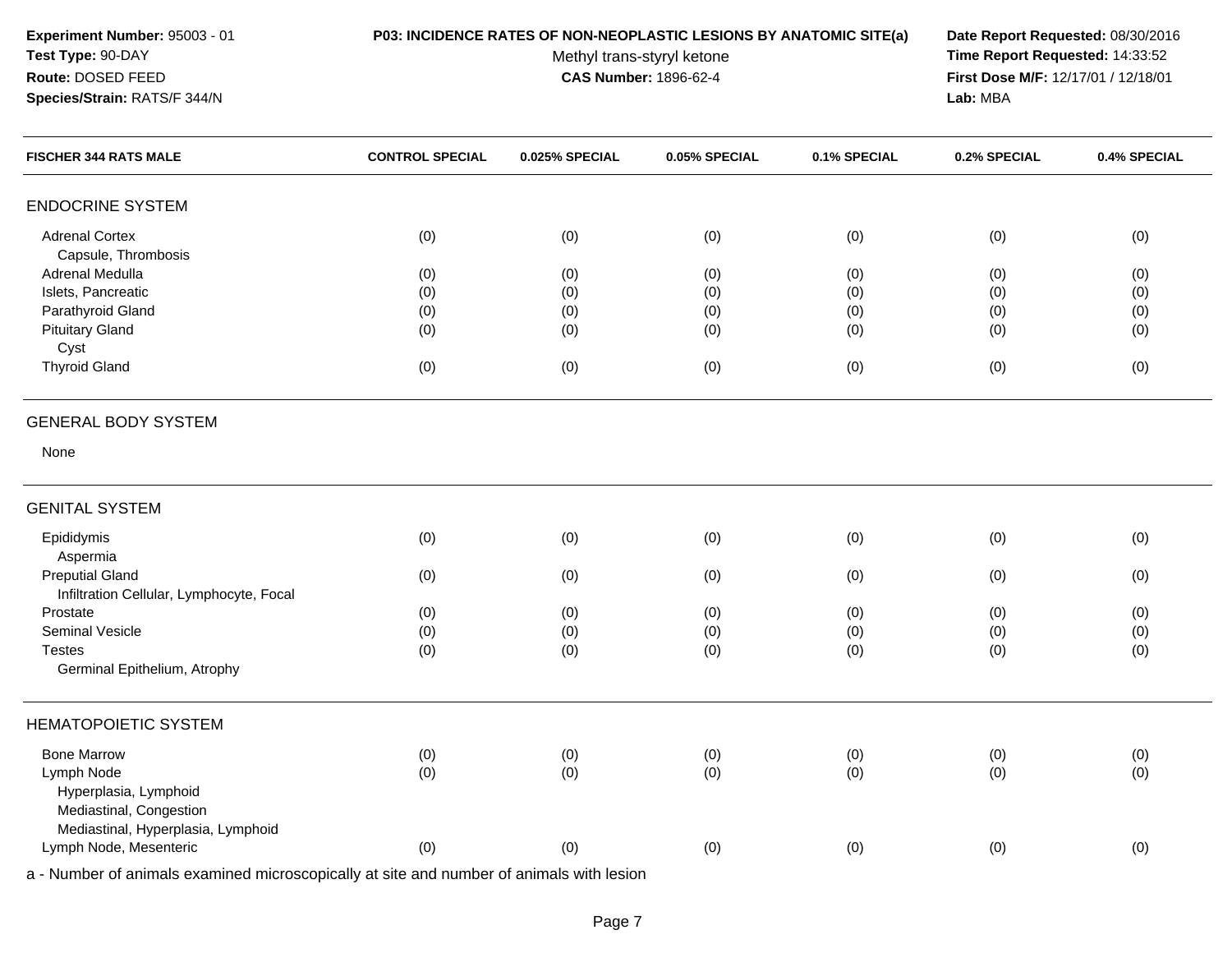| 0.4% SPECIAL |
|--------------|
| (0)<br>(0)   |
|              |
| (0)          |
|              |
| (0)          |
|              |
| (0)          |
|              |
| (0)          |
|              |
| (0)          |
| (0)          |
|              |
| (0)<br>(0)   |
|              |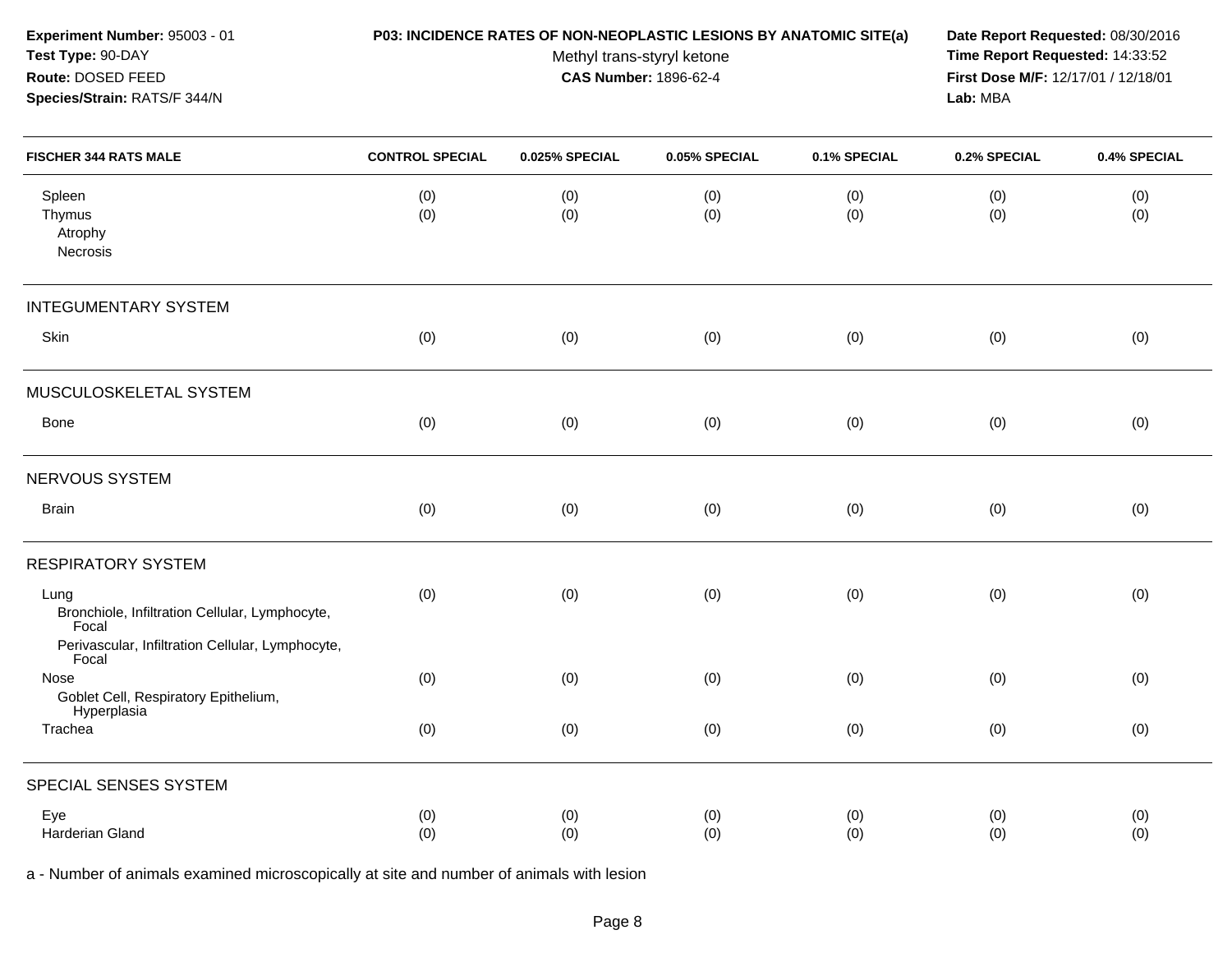| Experiment Number: 95003 - 01<br>Test Type: 90-DAY<br>Route: DOSED FEED<br>Species/Strain: RATS/F 344/N |                        | P03: INCIDENCE RATES OF NON-NEOPLASTIC LESIONS BY ANATOMIC SITE(a)<br>Methyl trans-styryl ketone<br><b>CAS Number: 1896-62-4</b> |               |              |              |              |  |
|---------------------------------------------------------------------------------------------------------|------------------------|----------------------------------------------------------------------------------------------------------------------------------|---------------|--------------|--------------|--------------|--|
| <b>FISCHER 344 RATS MALE</b>                                                                            | <b>CONTROL SPECIAL</b> | 0.025% SPECIAL                                                                                                                   | 0.05% SPECIAL | 0.1% SPECIAL | 0.2% SPECIAL | 0.4% SPECIAL |  |
| URINARY SYSTEM                                                                                          |                        |                                                                                                                                  |               |              |              |              |  |
| Kidney                                                                                                  | (0)                    | (0)                                                                                                                              | (0)           | (0)          | (0)          | (0)          |  |
| Nephropathy<br><b>Urinary Bladder</b>                                                                   | (0)                    | (0)                                                                                                                              | (0)           | (0)          | (0)          | (0)          |  |

\*\*\* END OF MALE \*\*\*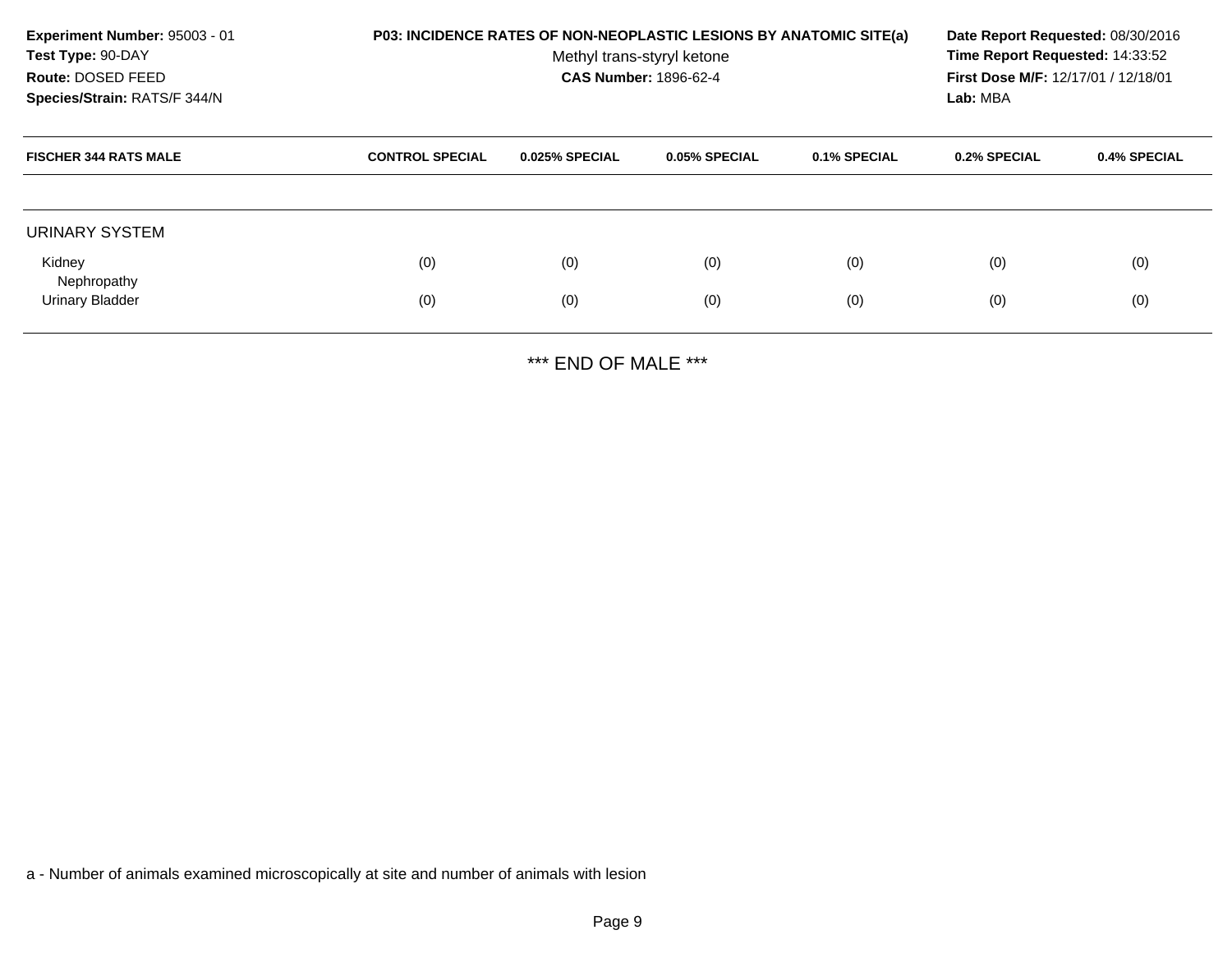## **P03: INCIDENCE RATES OF NON-NEOPLASTIC LESIONS BY ANATOMIC SITE(a) Date Report Requested:** 08/30/2016

Methyl trans-styryl ketone<br>CAS Number: 1896-62-4

 **Time Report Requested:** 14:33:52 **First Dose M/F:** 12/17/01 / 12/18/01<br>Lab: MBA **Lab:** MBA

| <b>FISCHER 344 RATS FEMALE</b>                                                         | <b>VEHICLE CONTROL</b> | 0.025% | 0.05% | 0.1% | 0.2%     | 0.4% |
|----------------------------------------------------------------------------------------|------------------------|--------|-------|------|----------|------|
| <b>Disposition Summary</b>                                                             |                        |        |       |      |          |      |
| <b>Animals Initially In Study</b><br><b>Scheduled Sacrifice</b><br><b>Early Deaths</b> | 10                     | 10     | 10    | 10   | 10       | 10   |
| <b>Accidentally Killed</b><br><b>Survivors</b>                                         |                        |        |       |      |          |      |
| <b>Terminal Sacrifice</b>                                                              | 10                     | 10     | 10    | 10   | 10       | 10   |
| <b>Animals Examined Microscopically</b>                                                | 10                     | $10$   | 10    | $10$ | 10       | 10   |
| <b>ALIMENTARY SYSTEM</b>                                                               |                        |        |       |      |          |      |
| Esophagus                                                                              | (10)                   | (0)    | (0)   | (0)  | (0)      | (10) |
| Intestine Large, Cecum                                                                 | (10)                   | (0)    | (0)   | (0)  | (0)      | (10) |
| Intestine Large, Colon                                                                 | (10)                   | (0)    | (0)   | (0)  | (0)      | (10) |
| Intestine Large, Rectum                                                                | (10)                   | (0)    | (0)   | (0)  | (0)      | (10) |
| Intestine Small, Duodenum                                                              | (10)                   | (0)    | (0)   | (0)  | (0)      | (10) |
| Intestine Small, Ileum                                                                 | (10)                   | (0)    | (0)   | (0)  | (0)      | (10) |
| Intestine Small, Jejunum                                                               | (10)                   | (0)    | (0)   | (0)  | (0)      | (10) |
| Liver                                                                                  | (10)                   | (0)    | (0)   | (0)  | (1)      | (10) |
| Hepatodiaphragmatic Nodule                                                             |                        |        |       |      | 1 (100%) |      |
| Infiltration Cellular, Mononuclear Cell                                                | 2(20%)                 |        |       |      |          |      |
| Pancreas                                                                               | (10)                   | (0)    | (0)   | (0)  | (0)      | (10) |
| Atrophy                                                                                | 1(10%)                 |        |       |      |          |      |
| <b>Salivary Glands</b>                                                                 | (10)                   | (0)    | (0)   | (0)  | (0)      | (10) |
| Stomach, Forestomach                                                                   | (10)                   | (0)    | (0)   | (0)  | (0)      | (10) |
| Stomach, Glandular                                                                     | (10)                   | (10)   | (10)  | (10) | (10)     | (10) |
| Tongue                                                                                 | (10)                   | (0)    | (0)   | (0)  | (0)      | (10) |
| <b>CARDIOVASCULAR SYSTEM</b>                                                           |                        |        |       |      |          |      |
| <b>Blood Vessel</b>                                                                    | (10)                   | (0)    | (0)   | (0)  | (0)      | (10) |
| Heart                                                                                  | (10)                   | (0)    | (0)   | (0)  | (0)      | (10) |
| Cardiomyopathy                                                                         | $1(10\%)$              |        |       |      |          |      |
|                                                                                        |                        |        |       |      |          |      |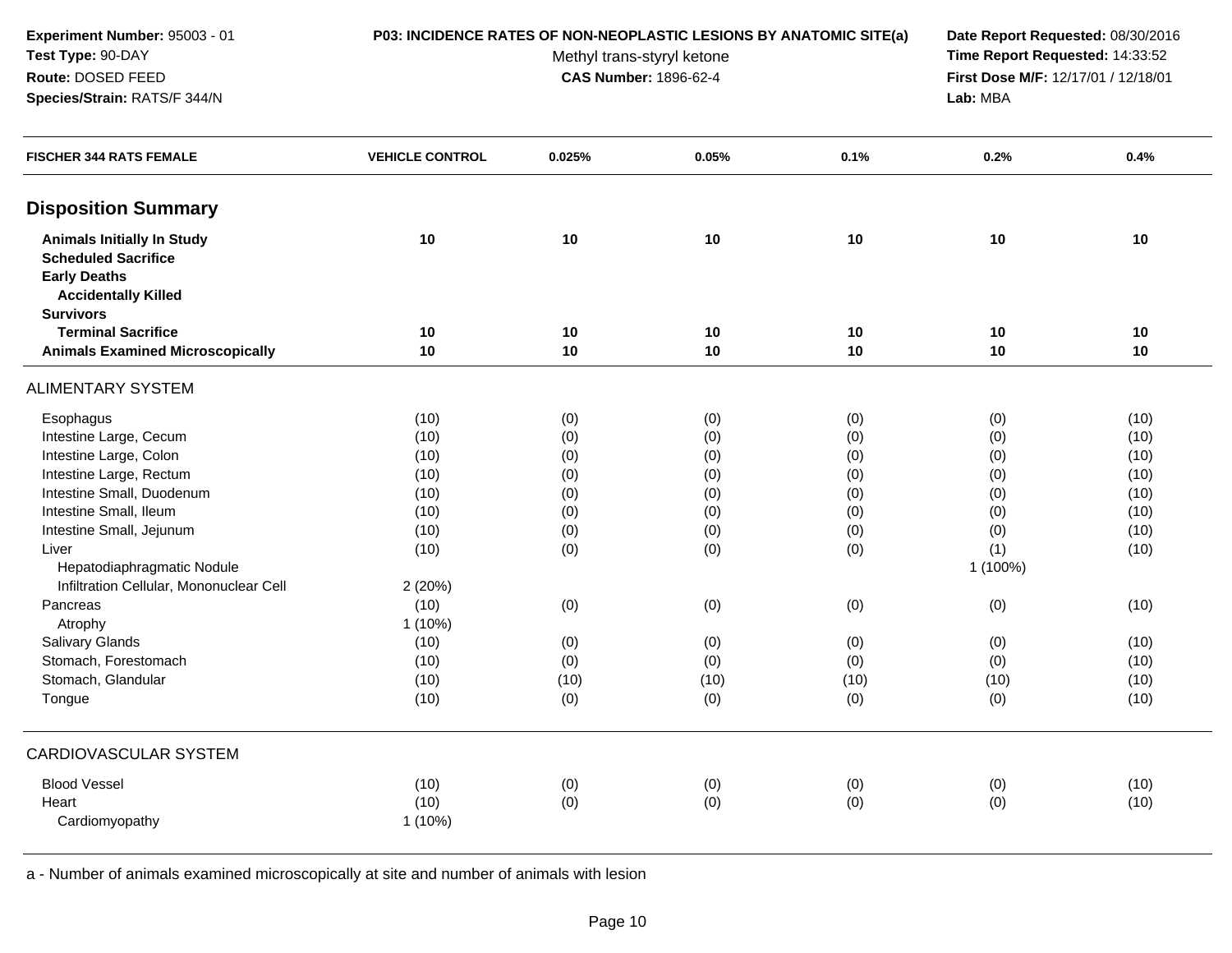## **P03: INCIDENCE RATES OF NON-NEOPLASTIC LESIONS BY ANATOMIC SITE(a) Date Report Requested:** 08/30/2016

Methyl trans-styryl ketone<br>CAS Number: 1896-62-4

 **Time Report Requested:** 14:33:52 **First Dose M/F:** 12/17/01 / 12/18/01<br>Lab: MBA **Lab:** MBA

| <b>FISCHER 344 RATS FEMALE</b>     | <b>VEHICLE CONTROL</b> | 0.025%   | 0.05%    | 0.1%     | 0.2%     | 0.4%     |
|------------------------------------|------------------------|----------|----------|----------|----------|----------|
| <b>ENDOCRINE SYSTEM</b>            |                        |          |          |          |          |          |
| <b>Adrenal Cortex</b>              | (10)                   | (0)      | (0)      | (0)      | (0)      | (10)     |
| Adrenal Medulla                    | (10)                   | (0)      | (0)      | (0)      | (0)      | (9)      |
| Islets, Pancreatic                 | (10)                   | (0)      | (0)      | (0)      | (0)      | (10)     |
| Parathyroid Gland                  | (8)                    | (0)      | (0)      | (0)      | (0)      | (4)      |
| <b>Pituitary Gland</b>             | (10)                   | (0)      | (0)      | (0)      | (0)      | (10)     |
| <b>Thyroid Gland</b>               | (10)                   | (0)      | (0)      | (0)      | (0)      | (10)     |
| Ectopic Thymus                     | $1(10\%)$              |          |          |          |          |          |
| <b>GENERAL BODY SYSTEM</b>         |                        |          |          |          |          |          |
| <b>Tissue NOS</b>                  | (0)                    | (0)      | (0)      | (0)      | (0)      | (1)      |
| Abdominal, Fat, Necrosis, Focal    |                        |          |          |          |          | 1 (100%) |
| <b>GENITAL SYSTEM</b>              |                        |          |          |          |          |          |
| <b>Clitoral Gland</b>              | (10)                   | (0)      | (0)      | (0)      | (0)      | (10)     |
| Ovary                              | (10)                   | (1)      | (2)      | (1)      | (2)      | (10)     |
| Cyst                               |                        |          | 1(50%)   | 1 (100%) | 1(50%)   |          |
| Uterus                             | (10)                   | (0)      | (0)      | (0)      | (0)      | (10)     |
| Hydrometra                         | $1(10\%)$              |          |          |          |          | 3(30%)   |
| <b>HEMATOPOIETIC SYSTEM</b>        |                        |          |          |          |          |          |
| <b>Bone Marrow</b>                 | (10)                   | (0)      | (0)      | (0)      | (0)      | (10)     |
| Lymph Node                         | (1)                    | (2)      | (2)      | (2)      | (3)      | (2)      |
| Mediastinal, Congestion            | 1 (100%)               | 2 (100%) | 2 (100%) | 1(50%)   | 3 (100%) |          |
| Mediastinal, Hyperplasia           |                        |          |          |          |          | 1(50%)   |
| Mediastinal, Hyperplasia, Lymphoid | 1 (100%)               | 2 (100%) | 2 (100%) | 2 (100%) | 3 (100%) |          |
| Lymph Node, Mandibular             | (2)                    | (0)      | (0)      | (0)      | (0)      | (0)      |
| Lymph Node, Mesenteric             | (10)                   | (0)      | (0)      | (0)      | (0)      | (10)     |
| Necrosis, Lymphoid                 |                        |          |          |          |          | 1(10%)   |
| Spleen                             | (10)                   | (0)      | (0)      | (0)      | (0)      | (10)     |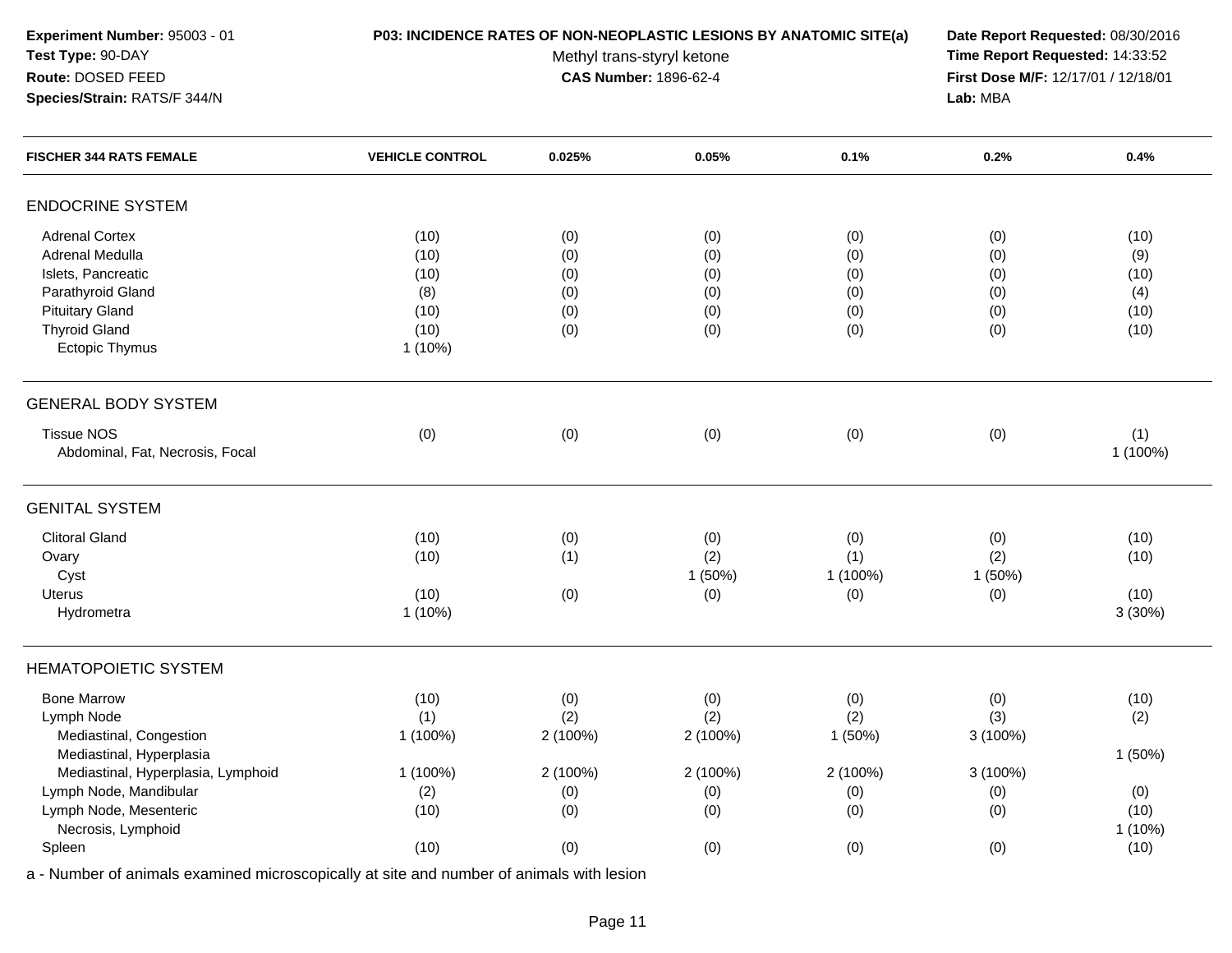| Experiment Number: 95003 - 01<br>Test Type: 90-DAY<br>Route: DOSED FEED<br>Species/Strain: RATS/F 344/N | P03: INCIDENCE RATES OF NON-NEOPLASTIC LESIONS BY ANATOMIC SITE(a) | Date Report Requested: 08/30/2016<br>Time Report Requested: 14:33:52<br>First Dose M/F: 12/17/01 / 12/18/01<br>Lab: MBA |                |                |                  |                                     |
|---------------------------------------------------------------------------------------------------------|--------------------------------------------------------------------|-------------------------------------------------------------------------------------------------------------------------|----------------|----------------|------------------|-------------------------------------|
| <b>FISCHER 344 RATS FEMALE</b>                                                                          | <b>VEHICLE CONTROL</b>                                             | 0.025%                                                                                                                  | 0.05%          | 0.1%           | 0.2%             | 0.4%                                |
| Necrosis, Lymphoid<br>Thymus<br>Atrophy<br>Necrosis                                                     | (10)<br>4 (40%)<br>6(60%)                                          | (0)                                                                                                                     | (0)            | (0)            | (0)              | 2(20%)<br>(10)<br>4 (40%)<br>6(60%) |
| <b>INTEGUMENTARY SYSTEM</b>                                                                             |                                                                    |                                                                                                                         |                |                |                  |                                     |
| <b>Mammary Gland</b><br>Skin                                                                            | (10)<br>(10)                                                       | (0)<br>(0)                                                                                                              | (0)<br>(0)     | (0)<br>(0)     | (0)<br>(0)       | (10)<br>(10)                        |
| MUSCULOSKELETAL SYSTEM                                                                                  |                                                                    |                                                                                                                         |                |                |                  |                                     |
| Bone                                                                                                    | (10)                                                               | (0)                                                                                                                     | (0)            | (0)            | (0)              | (10)                                |
| NERVOUS SYSTEM                                                                                          |                                                                    |                                                                                                                         |                |                |                  |                                     |
| <b>Brain</b>                                                                                            | (10)                                                               | (0)                                                                                                                     | (0)            | (0)            | (0)              | (10)                                |
| <b>RESPIRATORY SYSTEM</b>                                                                               |                                                                    |                                                                                                                         |                |                |                  |                                     |
| Lung<br>Hemorrhage, Focal                                                                               | (10)<br>1 (10%)                                                    | (0)                                                                                                                     | (0)            | (0)            | (0)              | (10)                                |
| Inflammation, Chronic<br>Nose<br>Goblet Cell, Respiratory Epithelium,<br>Hyperplasia                    | (10)<br>3 (30%)                                                    | (10)                                                                                                                    | (10)<br>3(30%) | (10)<br>3(30%) | (10)<br>3(30%)   | $1(10\%)$<br>(10)<br>7 (70%)        |
| Respiratory Epithelium, Inflammation, Acute<br>Trachea                                                  | (10)                                                               | (0)                                                                                                                     | (0)            | (0)            | $1(10\%)$<br>(0) | (10)                                |
| SPECIAL SENSES SYSTEM                                                                                   |                                                                    |                                                                                                                         |                |                |                  |                                     |
| Eye<br>Harderian Gland                                                                                  | (10)<br>(10)                                                       | (0)<br>(0)                                                                                                              | (0)<br>(0)     | (0)<br>(0)     | (0)<br>(0)       | (10)<br>(10)                        |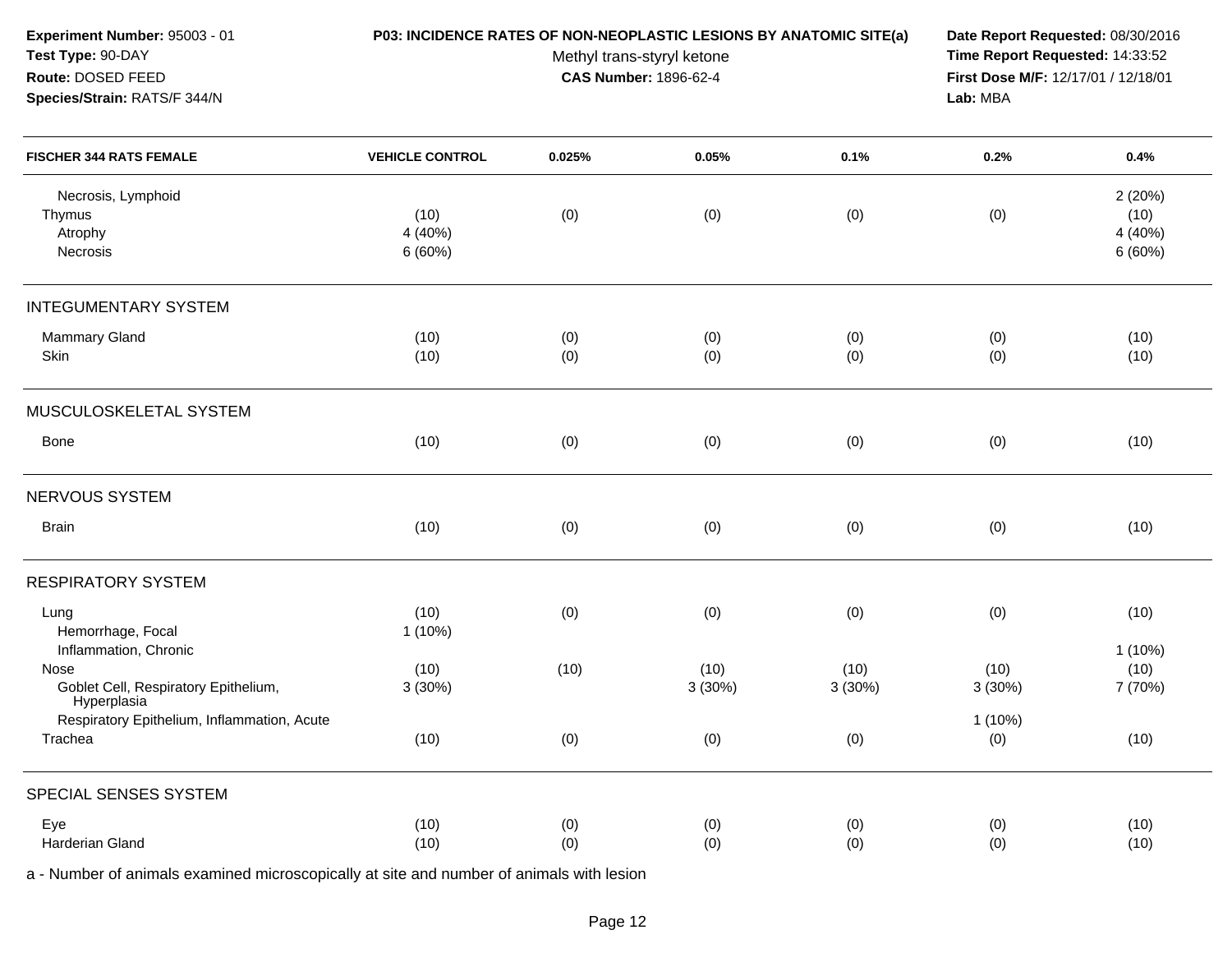| Experiment Number: 95003 - 01<br>Test Type: 90-DAY<br>Route: DOSED FEED<br>Species/Strain: RATS/F 344/N | P03: INCIDENCE RATES OF NON-NEOPLASTIC LESIONS BY ANATOMIC SITE(a) | Date Report Requested: 08/30/2016<br>Time Report Requested: 14:33:52<br>First Dose M/F: 12/17/01 / 12/18/01<br>Lab: MBA |               |               |                  |                   |
|---------------------------------------------------------------------------------------------------------|--------------------------------------------------------------------|-------------------------------------------------------------------------------------------------------------------------|---------------|---------------|------------------|-------------------|
| <b>FISCHER 344 RATS FEMALE</b>                                                                          | <b>VEHICLE CONTROL</b>                                             | 0.025%                                                                                                                  | 0.05%         | 0.1%          | 0.2%             | $0.4\%$           |
| URINARY SYSTEM                                                                                          |                                                                    |                                                                                                                         |               |               |                  |                   |
| Kidney<br>Congestion                                                                                    | (10)                                                               | (10)                                                                                                                    | (10)          | (10)          | (10)             | (10)<br>$1(10\%)$ |
| Nephropathy<br>Renal Tubule, Necrosis                                                                   | $1(10\%)$                                                          |                                                                                                                         |               |               |                  |                   |
| <b>Urinary Bladder</b>                                                                                  | $3(30\%)$<br>(10)                                                  | 2(20%)<br>(0)                                                                                                           | 2(20%)<br>(0) | 2(20%)<br>(0) | $1(10\%)$<br>(0) | $3(30\%)$<br>(10) |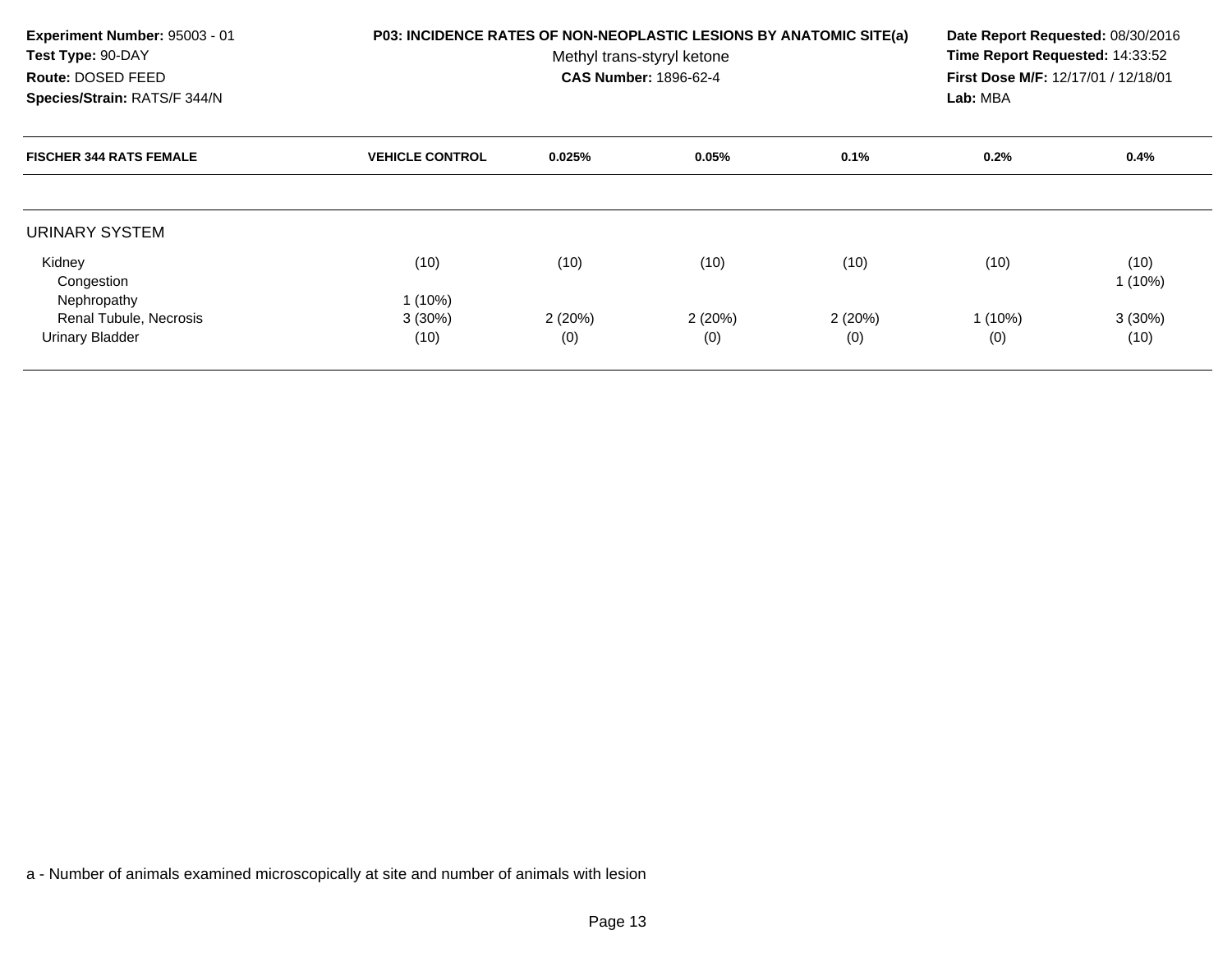| Experiment Number: 95003 - 01<br>Test Type: 90-DAY<br>Route: DOSED FEED<br>Species/Strain: RATS/F 344/N                                                                                                                                                                                                                                                         | <b>P03: INCIDENCE RATES OF NON-NEOPLASTIC LESIONS BY ANATOMIC SITE(a)</b>               | Date Report Requested: 08/30/2016<br>Time Report Requested: 14:33:52<br>First Dose M/F: 12/17/01 / 12/18/01<br>Lab: MBA |                                                                                         |                                                                                         |                                                                                         |                                                                                         |
|-----------------------------------------------------------------------------------------------------------------------------------------------------------------------------------------------------------------------------------------------------------------------------------------------------------------------------------------------------------------|-----------------------------------------------------------------------------------------|-------------------------------------------------------------------------------------------------------------------------|-----------------------------------------------------------------------------------------|-----------------------------------------------------------------------------------------|-----------------------------------------------------------------------------------------|-----------------------------------------------------------------------------------------|
| <b>FISCHER 344 RATS FEMALE</b>                                                                                                                                                                                                                                                                                                                                  | <b>CONTROL SPECIAL</b>                                                                  | 0.025% SPECIAL                                                                                                          | 0.05% SPECIAL                                                                           | 0.1% SPECIAL                                                                            | 0.2% SPECIAL                                                                            | 0.4% SPECIAL                                                                            |
| <b>Disposition Summary</b>                                                                                                                                                                                                                                                                                                                                      |                                                                                         |                                                                                                                         |                                                                                         |                                                                                         |                                                                                         |                                                                                         |
| <b>Animals Initially In Study</b><br><b>Scheduled Sacrifice</b><br><b>Early Deaths</b>                                                                                                                                                                                                                                                                          | 10<br>10                                                                                | 10<br>10                                                                                                                | 10<br>10                                                                                | 10<br>10                                                                                | 10<br>10                                                                                | 10<br>9                                                                                 |
| <b>Accidentally Killed</b><br><b>Survivors</b><br><b>Terminal Sacrifice</b><br><b>Animals Examined Microscopically</b>                                                                                                                                                                                                                                          |                                                                                         |                                                                                                                         |                                                                                         |                                                                                         |                                                                                         | 1                                                                                       |
| <b>ALIMENTARY SYSTEM</b>                                                                                                                                                                                                                                                                                                                                        |                                                                                         |                                                                                                                         |                                                                                         |                                                                                         |                                                                                         |                                                                                         |
| Esophagus<br>Intestine Large, Cecum<br>Intestine Large, Colon<br>Intestine Large, Rectum<br>Intestine Small, Duodenum<br>Intestine Small, Ileum<br>Intestine Small, Jejunum<br>Liver<br>Hepatodiaphragmatic Nodule<br>Infiltration Cellular, Mononuclear Cell<br>Pancreas<br>Atrophy<br>Salivary Glands<br>Stomach, Forestomach<br>Stomach, Glandular<br>Tongue | (0)<br>(0)<br>(0)<br>(0)<br>(0)<br>(0)<br>(0)<br>(0)<br>(0)<br>(0)<br>(0)<br>(0)<br>(0) | (0)<br>(0)<br>(0)<br>(0)<br>(0)<br>(0)<br>(0)<br>(0)<br>(0)<br>(0)<br>(0)<br>(0)<br>(0)                                 | (0)<br>(0)<br>(0)<br>(0)<br>(0)<br>(0)<br>(0)<br>(0)<br>(0)<br>(0)<br>(0)<br>(0)<br>(0) | (0)<br>(0)<br>(0)<br>(0)<br>(0)<br>(0)<br>(0)<br>(0)<br>(0)<br>(0)<br>(0)<br>(0)<br>(0) | (0)<br>(0)<br>(0)<br>(0)<br>(0)<br>(0)<br>(0)<br>(0)<br>(0)<br>(0)<br>(0)<br>(0)<br>(0) | (0)<br>(0)<br>(0)<br>(0)<br>(0)<br>(0)<br>(0)<br>(0)<br>(0)<br>(0)<br>(0)<br>(0)<br>(0) |
| <b>CARDIOVASCULAR SYSTEM</b>                                                                                                                                                                                                                                                                                                                                    |                                                                                         |                                                                                                                         |                                                                                         |                                                                                         |                                                                                         |                                                                                         |
| <b>Blood Vessel</b><br>Heart<br>Cardiomyopathy                                                                                                                                                                                                                                                                                                                  | (0)<br>(0)                                                                              | (0)<br>(0)                                                                                                              | (0)<br>(0)                                                                              | (0)<br>(0)                                                                              | (0)<br>(0)                                                                              | (0)<br>(0)                                                                              |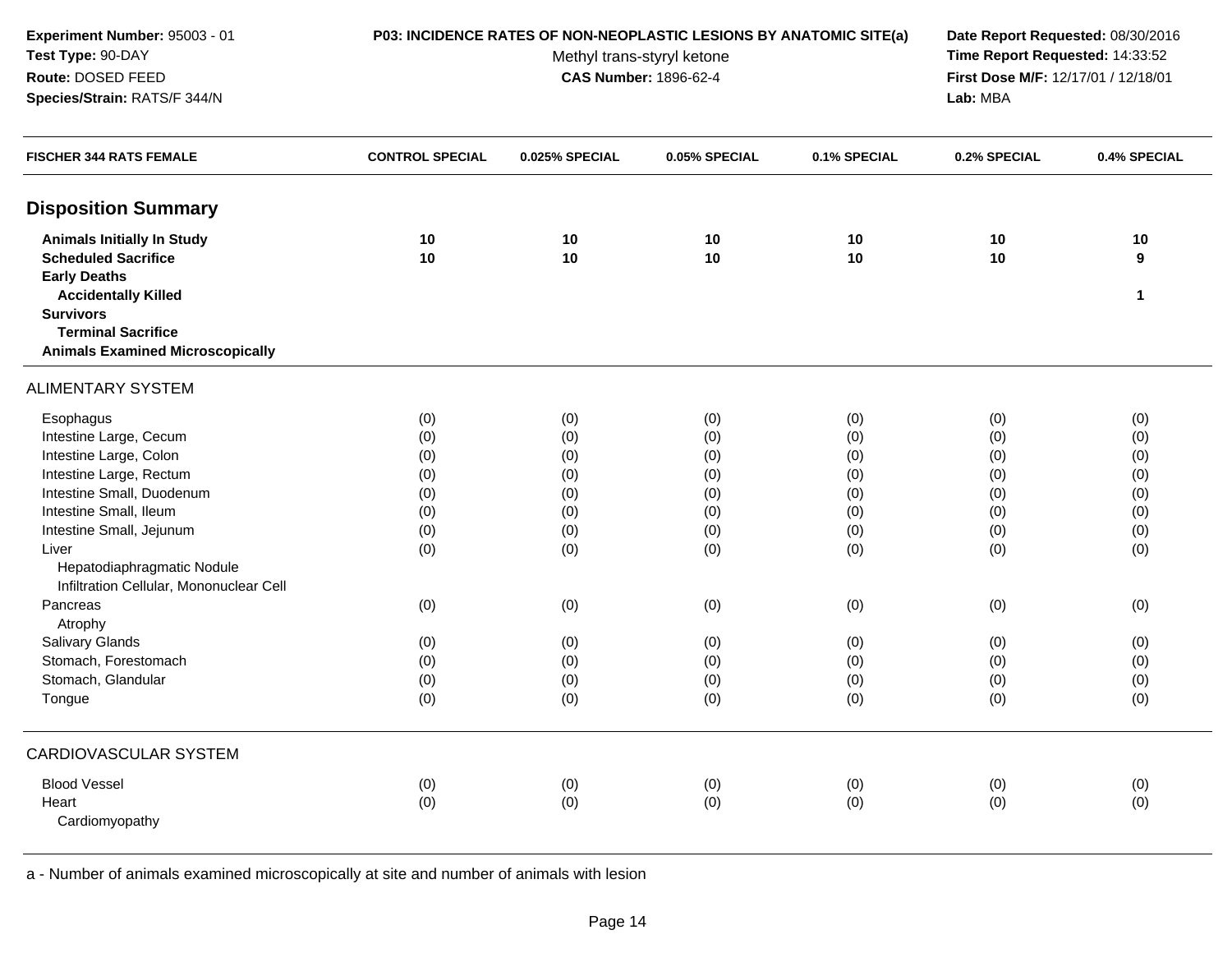## **P03: INCIDENCE RATES OF NON-NEOPLASTIC LESIONS BY ANATOMIC SITE(a) Date Report Requested:** 08/30/2016

Methyl trans-styryl ketone<br>CAS Number: 1896-62-4

 **Time Report Requested:** 14:33:52 **First Dose M/F:** 12/17/01 / 12/18/01<br>Lab: MBA **Lab:** MBA

| <b>FISCHER 344 RATS FEMALE</b>     | <b>CONTROL SPECIAL</b> | 0.025% SPECIAL | 0.05% SPECIAL | 0.1% SPECIAL | 0.2% SPECIAL | 0.4% SPECIAL |
|------------------------------------|------------------------|----------------|---------------|--------------|--------------|--------------|
| <b>ENDOCRINE SYSTEM</b>            |                        |                |               |              |              |              |
| <b>Adrenal Cortex</b>              | (0)                    | (0)            | (0)           | (0)          | (0)          | (0)          |
| Adrenal Medulla                    | (0)                    | (0)            | (0)           | (0)          | (0)          | (0)          |
| Islets, Pancreatic                 | (0)                    | (0)            | (0)           | (0)          | (0)          | (0)          |
| Parathyroid Gland                  | (0)                    | (0)            | (0)           | (0)          | (0)          | (0)          |
| <b>Pituitary Gland</b>             | (0)                    | (0)            | (0)           | (0)          | (0)          | (0)          |
| <b>Thyroid Gland</b>               | (0)                    | (0)            | (0)           | (0)          | (0)          | (0)          |
| <b>Ectopic Thymus</b>              |                        |                |               |              |              |              |
| <b>GENERAL BODY SYSTEM</b>         |                        |                |               |              |              |              |
| <b>Tissue NOS</b>                  | (0)                    | (0)            | (0)           | (0)          | (0)          | (0)          |
| Abdominal, Fat, Necrosis, Focal    |                        |                |               |              |              |              |
| <b>GENITAL SYSTEM</b>              |                        |                |               |              |              |              |
| <b>Clitoral Gland</b>              | (0)                    | (0)            | (0)           | (0)          | (0)          | (0)          |
| Ovary                              | (0)                    | (0)            | (0)           | (0)          | (0)          | (0)          |
| Cyst                               |                        |                |               |              |              |              |
| <b>Uterus</b>                      | (0)                    | (0)            | (0)           | (0)          | (0)          | (0)          |
| Hydrometra                         |                        |                |               |              |              |              |
| <b>HEMATOPOIETIC SYSTEM</b>        |                        |                |               |              |              |              |
| <b>Bone Marrow</b>                 | (0)                    | (0)            | (0)           | (0)          | (0)          | (0)          |
| Lymph Node                         | (0)                    | (0)            | (0)           | (0)          | (0)          | (0)          |
| Mediastinal, Congestion            |                        |                |               |              |              |              |
| Mediastinal, Hyperplasia           |                        |                |               |              |              |              |
| Mediastinal, Hyperplasia, Lymphoid |                        |                |               |              |              |              |
| Lymph Node, Mandibular             | (0)                    | (0)            | (0)           | (0)          | (0)          | (0)          |
| Lymph Node, Mesenteric             | (0)                    | (0)            | (0)           | (0)          | (0)          | (0)          |
| Necrosis, Lymphoid                 |                        |                |               |              |              |              |
| Spleen                             | (0)                    | (0)            | (0)           | (0)          | (0)          | (0)          |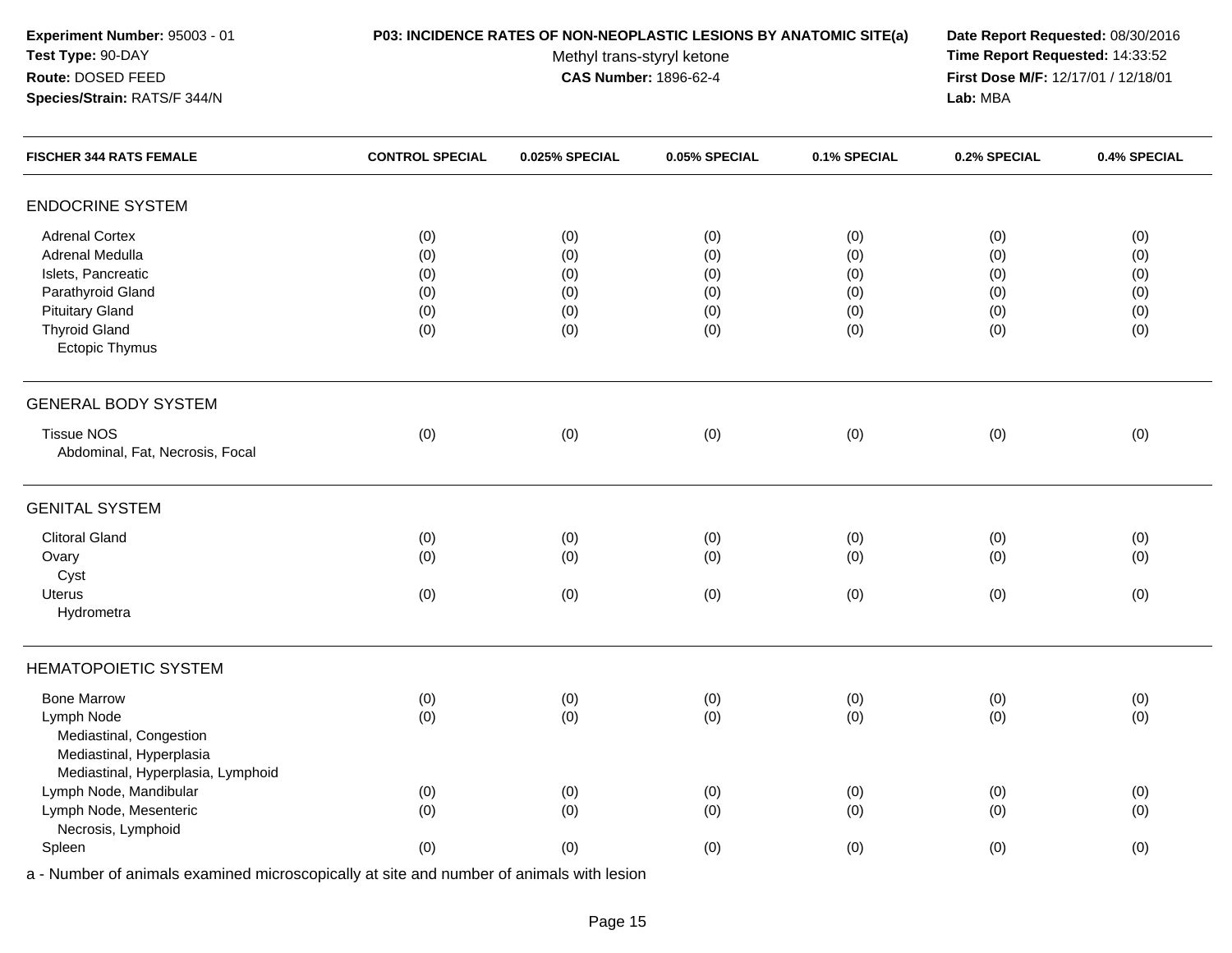| Experiment Number: 95003 - 01<br>Test Type: 90-DAY<br>Route: DOSED FEED<br>Species/Strain: RATS/F 344/N |                        | P03: INCIDENCE RATES OF NON-NEOPLASTIC LESIONS BY ANATOMIC SITE(a)<br>Methyl trans-styryl ketone<br><b>CAS Number: 1896-62-4</b> | Date Report Requested: 08/30/2016<br>Time Report Requested: 14:33:52<br>First Dose M/F: 12/17/01 / 12/18/01<br>Lab: MBA |              |              |              |
|---------------------------------------------------------------------------------------------------------|------------------------|----------------------------------------------------------------------------------------------------------------------------------|-------------------------------------------------------------------------------------------------------------------------|--------------|--------------|--------------|
| <b>FISCHER 344 RATS FEMALE</b>                                                                          | <b>CONTROL SPECIAL</b> | 0.025% SPECIAL                                                                                                                   | 0.05% SPECIAL                                                                                                           | 0.1% SPECIAL | 0.2% SPECIAL | 0.4% SPECIAL |
| Necrosis, Lymphoid<br>Thymus<br>Atrophy<br>Necrosis                                                     | (0)                    | (0)                                                                                                                              | (0)                                                                                                                     | (0)          | (0)          | (0)          |
| <b>INTEGUMENTARY SYSTEM</b>                                                                             |                        |                                                                                                                                  |                                                                                                                         |              |              |              |
| Mammary Gland<br>Skin                                                                                   | (0)<br>(0)             | (0)<br>(0)                                                                                                                       | (0)<br>(0)                                                                                                              | (0)<br>(0)   | (0)<br>(0)   | (0)<br>(0)   |
| MUSCULOSKELETAL SYSTEM                                                                                  |                        |                                                                                                                                  |                                                                                                                         |              |              |              |
| Bone                                                                                                    | (0)                    | (0)                                                                                                                              | (0)                                                                                                                     | (0)          | (0)          | (0)          |
| NERVOUS SYSTEM                                                                                          |                        |                                                                                                                                  |                                                                                                                         |              |              |              |
| <b>Brain</b>                                                                                            | (0)                    | (0)                                                                                                                              | (0)                                                                                                                     | (0)          | (0)          | (0)          |
| <b>RESPIRATORY SYSTEM</b>                                                                               |                        |                                                                                                                                  |                                                                                                                         |              |              |              |
| Lung<br>Hemorrhage, Focal                                                                               | (0)                    | (0)                                                                                                                              | (0)                                                                                                                     | (0)          | (0)          | (0)          |
| Inflammation, Chronic<br>Nose<br>Goblet Cell, Respiratory Epithelium,<br>Hyperplasia                    | (0)                    | (0)                                                                                                                              | (0)                                                                                                                     | (0)          | (0)          | (0)          |
| Respiratory Epithelium, Inflammation, Acute<br>Trachea                                                  | (0)                    | (0)                                                                                                                              | (0)                                                                                                                     | (0)          | (0)          | (0)          |
| SPECIAL SENSES SYSTEM                                                                                   |                        |                                                                                                                                  |                                                                                                                         |              |              |              |
| Eye<br>Harderian Gland                                                                                  | (0)<br>(0)             | (0)<br>(0)                                                                                                                       | (0)<br>(0)                                                                                                              | (0)<br>(0)   | (0)<br>(0)   | (0)<br>(0)   |